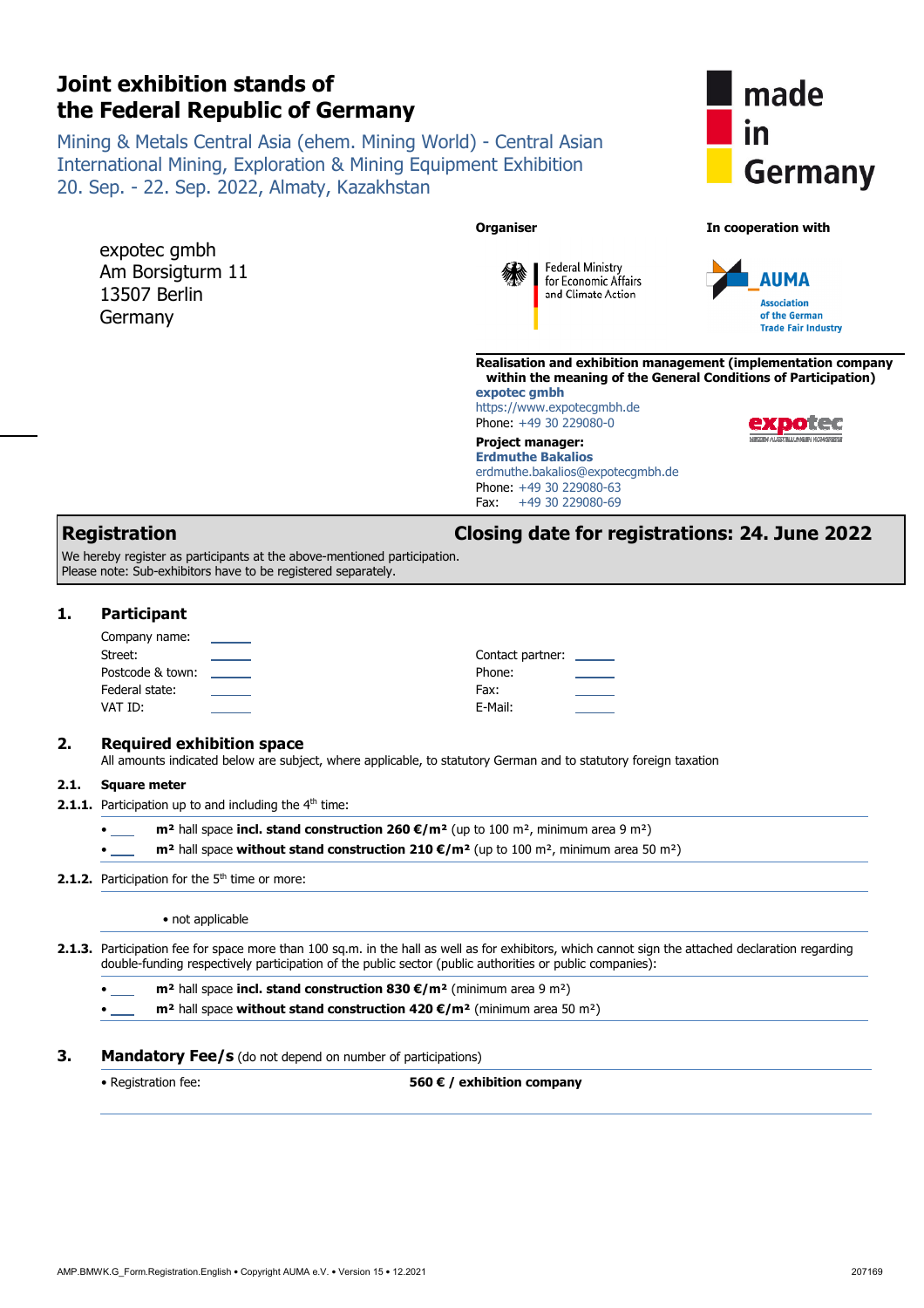Mining & Metals Central Asia (ehem. Mining World) - Central Asian International Mining, Exploration & Mining Equipment Exhibition

20. Sep. - 22. Sep. 2022, Almaty, Kazakhstan

#### **4. Connections** (do not depend on number of participations)

| <b>Exhibition goods</b> (At information stand: product range) | <b>Dimensions</b> | Weight |
|---------------------------------------------------------------|-------------------|--------|
| $\bullet$                                                     |                   |        |
|                                                               |                   |        |
|                                                               |                   |        |

We have noted and acknowledged the General and Special Conditions of Participation. We undertake only to exhibit products which are produced according to No. 8 of the General Conditions for Participations of the Federal Republic of Germany at trade fairs and exhibitions abroad. We have completed and enclosed the registration appendices. We agree to the computer-aided recording, storage, and forwarding of company details to third parties. We declare, that insolvency proceedings have not been filed or opened for our assets or that we have not issued or are obliged to make a statutory declartion in accordance with sec. 802c Civil Code of Civil Procedure (ZPO) or sec. 384 of the German Tax Code (AO) 1977.

#### **Place, date Company stamp & legally binding signature**

Enclosures:

- Appendix to registration form: Special Conditions of Participation
- Appendix to registration form: General Conditions of Participation
- Appendix to registration form: Declaration regarding double-funding respectively participation of the public sector (public authorities or public companies)
- Appendix to registration form: Alternative address for invoices
- Confirmation of assumption of costs
- Application of a sub-exhibitor by the main-exhibitor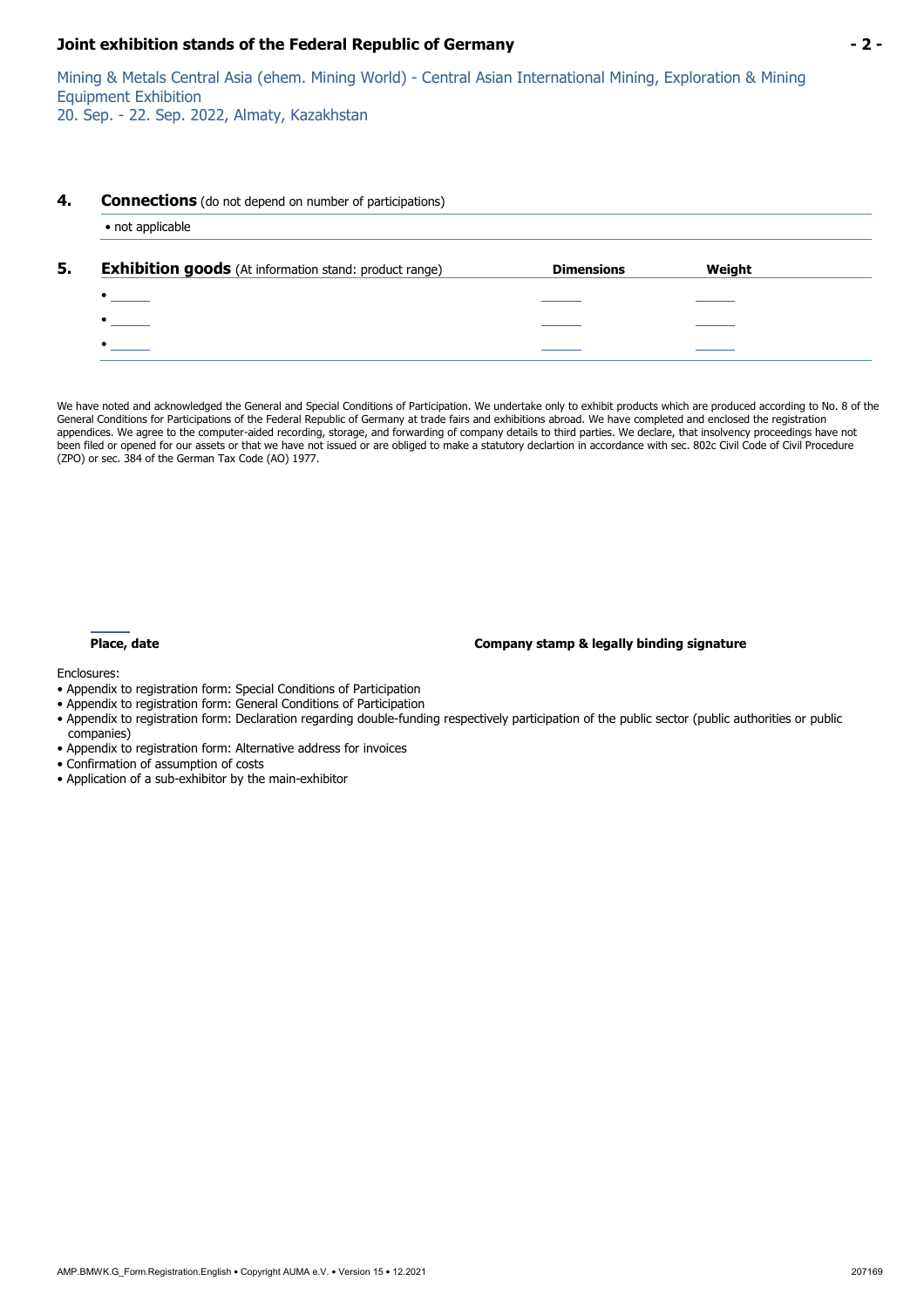Mining & Metals Central Asia (ehem. Mining World) - Central Asian International Mining, Exploration & Mining Equipment Exhibition 20. Sep. - 22. Sep. 2022, Almaty, Kazakhstan

# **Appendix to registration form**

(Mandatory: please return with the registration form)

### **Exhibitor**

Company: ZipCode, Town: Commercial Reg. 2012 Federal state: District court: District court: District court: District court: District court: District court: District court: District court: District court: District court: District court: District court: District court:

| Street:        | Managing Director:                                  |  |
|----------------|-----------------------------------------------------|--|
| ZipCode, Town: | Commercial Reg.-No.:<br>$\sim$ $\sim$ $\sim$ $\sim$ |  |
| Federal state: | District court:                                     |  |
|                | Contact partner:                                    |  |

### **Declaration regarding double-funding respectively participation of the public sector (public authorities or public companies)**

With our registration for the official joint exhibition stands at the

**Mining & Metals Central Asia (ehem. Mining World) - Central Asian International Mining, Exploration & Mining Equipment Exhibition 20. Sep. - 22. Sep. 2022, Almaty, Kazakhstan** 

I hereby declare/we hereby declare, that I/we do not receive any institutional fundings granted/covered by public resources.

I hereby declare/we hereby declare, that I/we do not receive any further public support out of project fundings for the participation at this trade fair/exhibition.

I hereby declare/we hereby declare, that my/our company is not a federal, state or municipal authority, is neither a state development institution nor any other legal entity under public law.

I hereby declare/we hereby declare that my/our company is not directly or indirectly majority-owned by a religious community/communities or by a legal entity/entities under public law.

 **Place, Date Company stamp & legally binding signature**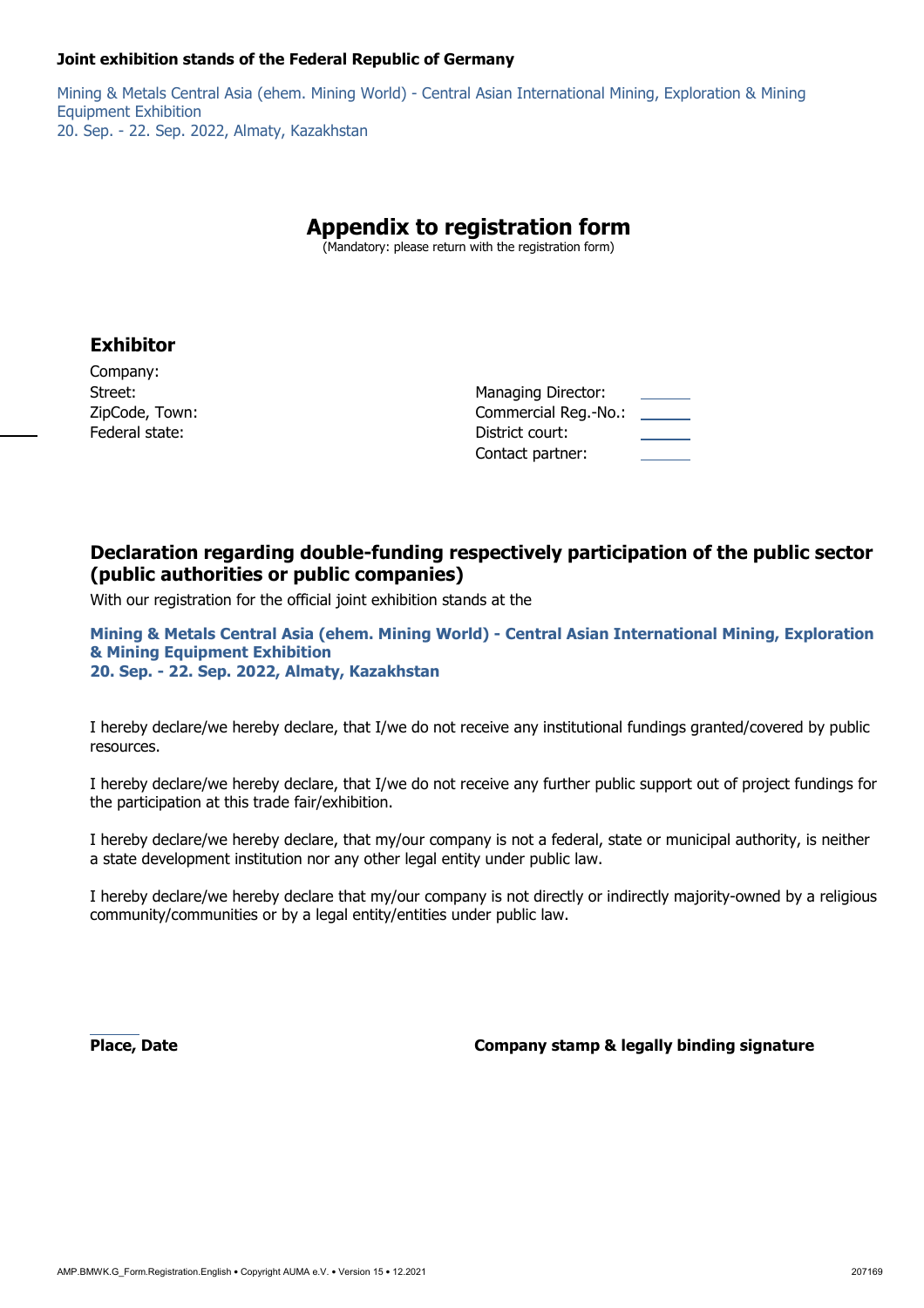Mining & Metals Central Asia (ehem. Mining World) - Central Asian International Mining, Exploration & Mining Equipment Exhibition 20. Sep. - 22. Sep. 2022, Almaty, Kazakhstan

# **Alternative address for invoices**

### **Exhibitor**

Company: Street: ZipCode, Town: Federal state:

### **Exhibition**

**Mining & Metals Central Asia (ehem. Mining World) - Central Asian International Mining, Exploration & Mining Equipment Exhibition 20. Sep. - 22. Sep. 2022, Almaty, Kazakhstan** 

### **Alternative address for invoices**

| Company:         |         |  |
|------------------|---------|--|
| Address:         |         |  |
| ZipCode:         |         |  |
| Postbox:         | Name:   |  |
| Postbox ZipCode: | Phone:  |  |
| Town:            | Fax:    |  |
| Country:         | E-Mail: |  |

**Place, Date Company stamp & legally binding signature**  $\blacksquare$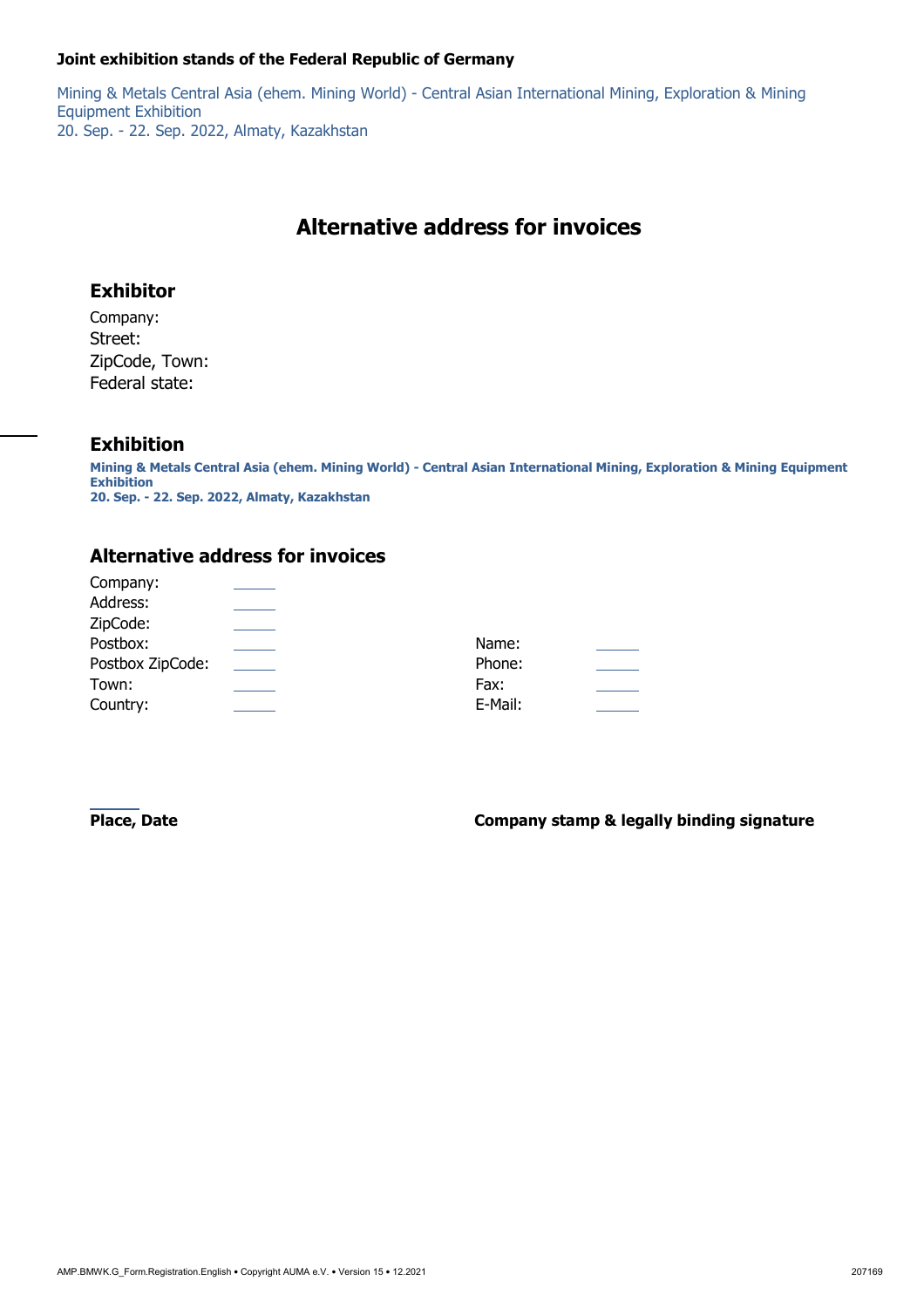### **Joint exhibition stands of the Federal Republic of Germany Firmengemeinschaftsausstellung der Bundesrepublik Deutschland**

Mining & Metals Central Asia (ehem. Mining World) - Central Asian International Mining, Exploration & Mining Equipment Exhibition 20. Sep. - 22. Sep. 2022, Almaty, Kazakhstan



**AUMA** 

**Association** of the German **Trade Fair Industry** 

**Organiser In cooperation with**  expotec gmbh **Federal Ministry** Am Borsigturm 11 for Economic Affairs 13507 Berlin and Climate Action Germany **Realisation and exhibition management**



**Durchführung / Ausstellungsleitung expotec gmbh** https://www.expotecgmbh.de

Phone: +49 30 229080-0 **Project manager:**

**Erdmuthe Bakalios** erdmuthe.bakalios@expotecgmbh.de Phone: +49 30 229080-63 Fax: +49 30 229080-69

#### **Confirmation of assumption of costs regarding the above mentioned joint exhibition stands Kostenübernahmeerklärung zur oben genannten Firmengemeinschaftsausstellung**

#### **1. Exhibitor / Aussteller**

|    | Company/Firma:<br>Street/Straße:<br>ZipCode, Town/PLZ, Ort:<br>Federal State/Bundesland:                                                                                                                                                                                                                                                   | ID No./Ident-Nr.:<br><b>Order No./Auftrags-Nr.:</b>                                                                                                                                                                                                                                                                                                                                                        |
|----|--------------------------------------------------------------------------------------------------------------------------------------------------------------------------------------------------------------------------------------------------------------------------------------------------------------------------------------------|------------------------------------------------------------------------------------------------------------------------------------------------------------------------------------------------------------------------------------------------------------------------------------------------------------------------------------------------------------------------------------------------------------|
|    | We request you to enforce your claims resulting from our<br>applications for the above event and from our participation in the<br>said event against the debitor stated under 2, who is jointly and<br>severally liable. We are aware that we will be released from our<br>obligation to pay only upon complete settlement of your claims. | Wir bitten, Ihre Forderungen, die aus unserer Anmeldung zur obigen<br>Veranstaltung und unserer Teilnahme an dieser entstehen, gegenüber<br>dem unter Ziff. 2 aufgeführten, gesamtschuldnerisch haftenden<br>Rechnungsempfänger geltend zu machen. Uns ist bekannt, dass wir<br>erst nach vollständigem Ausgleich der Ihnen entstehenden<br>Forderungen von unserer Verpflichtung zur Zahlung frei werden. |
|    | Ort, Datum<br><b>Place, Date</b>                                                                                                                                                                                                                                                                                                           | Firmenstempel & rechtsverbindliche Unterschrift<br>Company stamp & legally binding signature                                                                                                                                                                                                                                                                                                               |
| 2. | Debitor / Rechnungsempfänger                                                                                                                                                                                                                                                                                                               |                                                                                                                                                                                                                                                                                                                                                                                                            |
|    | Company/Firma:<br>Address/Straße:<br>ZipCode/PLZ/:                                                                                                                                                                                                                                                                                         |                                                                                                                                                                                                                                                                                                                                                                                                            |
|    | Postbox/Postfach:                                                                                                                                                                                                                                                                                                                          | Person in charge/zuständig:                                                                                                                                                                                                                                                                                                                                                                                |
|    | Postbox ZipCode/PPZ:                                                                                                                                                                                                                                                                                                                       | Phone/Telefon:                                                                                                                                                                                                                                                                                                                                                                                             |
|    | Town/Ort:                                                                                                                                                                                                                                                                                                                                  | Fax/Fax:                                                                                                                                                                                                                                                                                                                                                                                                   |
|    | Country/Land:                                                                                                                                                                                                                                                                                                                              | E-Mail/E-Mail:                                                                                                                                                                                                                                                                                                                                                                                             |
|    | I/We hereby declare that I/we by way of collateral promise assume<br>joint and several liability for all claims which arise in favour of the<br>creditor resulting from the participation or a possible cancellation<br>of participation of the company stated under 1 in the above event.                                                 | Ich/wir erkläre(n) hiermit, dass ich/wir im Wege des Schuldbeitritts<br>die gesamtschuldnerische Haftung für alle Forderungen<br>übernehme(n), die dem Gläubiger aus der Teilnahme oder einer<br>eventuellen Absage der Teilnahme des unter Ziff. 1 genannten<br>Ausstellers an der obigen Veranstaltung entstehen.                                                                                        |
|    |                                                                                                                                                                                                                                                                                                                                            | فكالمواج ومستحقينا المتواطنة المتعاطية ومستقط والمستنقص المستنفية                                                                                                                                                                                                                                                                                                                                          |

**Ort, Datum Place, Date**  **Firmenstempel & rechtsverbindliche Unterschrift Company stamp & legally binding signature**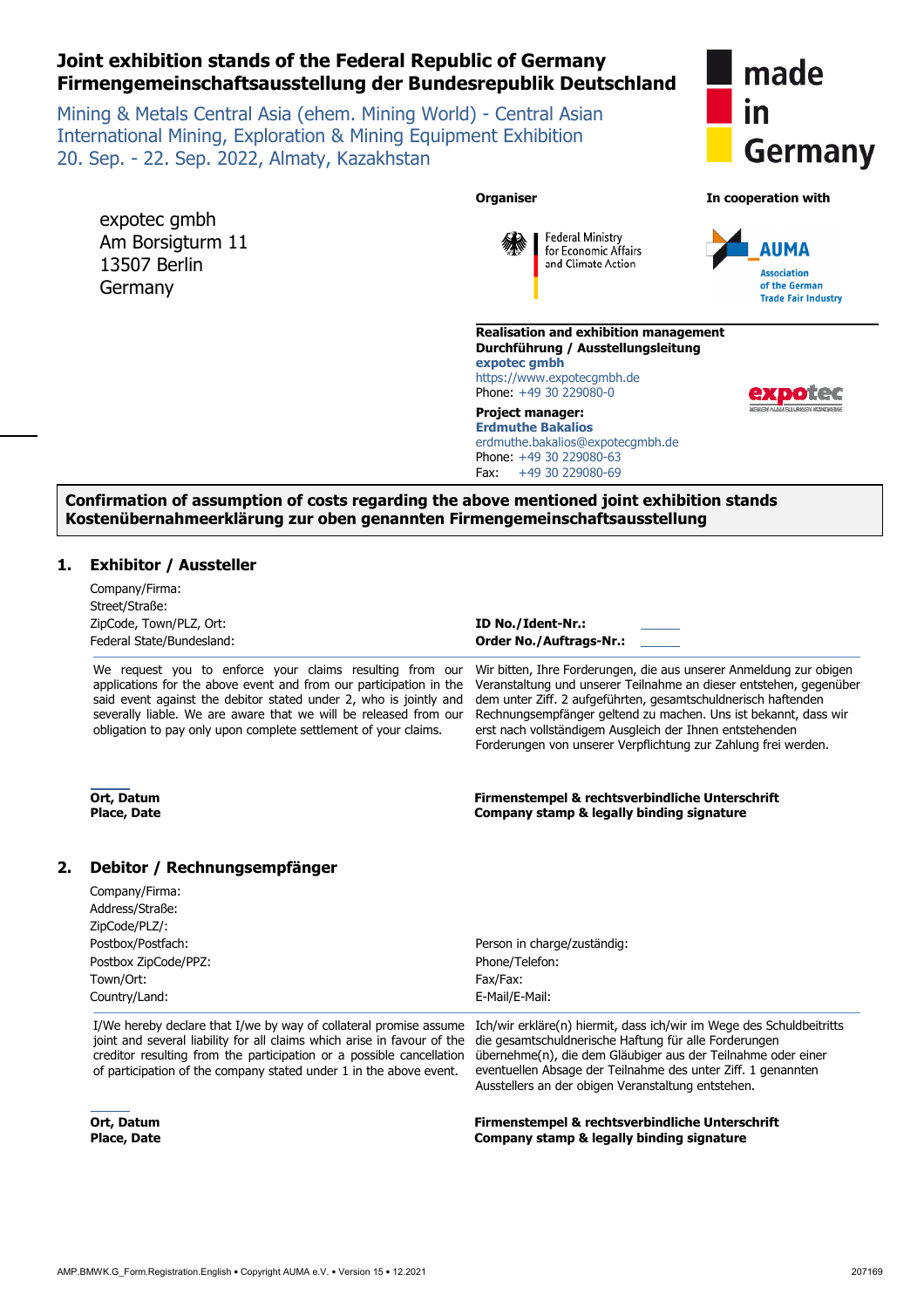### **Firmengemeinschaftsausstellung der Bundesrepublik Deutschland**

Mining & Metals Central Asia (ehem. Mining World) - Central Asian International Mining, Exploration & Mining Equipment Exhibition 20. Sep. - 22. Sep. 2022, Almaty, Kazakhstan

expotec gmbh Am Borsigturm 11 13507 Berlin **Germany** 



**Veranstalter In Kooperation mit** 





**Durchführung / Ausstellungsleitung (Durchführungsgesellschaft i.S.d. Allgemeinen Teilnahmebdingungen)** 

**expotec gmbh**  https://www.expotecgmbh.de<br>Tel.: +49 30 229080-0  $+49$  30 229080-0

**Projektleiter(in): Erdmuthe Bakalios** erdmuthe.bakalios@expotecgmbh.de<br>Tel.: +49 30 229080-63 +49 30 229080-63 Fax: +49 30 229080-69



#### **1. Aussteller / Exhibitor**

| JWHJ. 1 5<br>Firma:           |                                                                                                                                                                                               | zuständig:                                            |                       |                |
|-------------------------------|-----------------------------------------------------------------------------------------------------------------------------------------------------------------------------------------------|-------------------------------------------------------|-----------------------|----------------|
| Straße:                       |                                                                                                                                                                                               | Telefon:                                              |                       |                |
| PLZ Ort:                      |                                                                                                                                                                                               | Fax:                                                  |                       |                |
| Bundesland:                   |                                                                                                                                                                                               | E-Mail:                                               |                       |                |
|                               | Unteraussteller / Sub-exhibitor                                                                                                                                                               |                                                       |                       |                |
| Firma:                        |                                                                                                                                                                                               | zuständig:                                            |                       |                |
| Straße:                       |                                                                                                                                                                                               | Telefon:                                              |                       |                |
| PLZ Ort:                      |                                                                                                                                                                                               | Fax:                                                  |                       |                |
| Bundesland:                   |                                                                                                                                                                                               | E-Mail:                                               |                       |                |
| Internet:                     |                                                                                                                                                                                               |                                                       |                       |                |
|                               | Pauschale für Unteraussteller                                                                                                                                                                 |                                                       |                       |                |
|                               | Die Pauschale für die Aufnahme eines Unterausstellers beträgt EUR 500,00 / Unteraussteller.                                                                                                   |                                                       |                       |                |
|                               | Aufnahme in den Internetauftritt und in die Broschüre<br>der Firmengemeinschaftsausstellung wird gewünscht                                                                                    | $\Box$ ja                                             | nein<br>H             |                |
|                               | Das Formular zur Datenerfassung wird ausgefüllt vom                                                                                                                                           | $\Box$ Hauptaussteller                                | Unteraussteller       |                |
| wie oben angegeben zugesandt. | Nach Erhalt der unterzeichneten Mitausstelleranmeldung wird dem Aussteller das Formular zur Datenerfassung                                                                                    |                                                       |                       |                |
|                               | Zusätzliche obligatorische Gebühren des Veranstalters der Messe für Unteraussteller<br>• Registration Gebühr: 560,00 € / Unteraussteller                                                      |                                                       |                       |                |
|                               | Ausstellungsgüter (Unteraussteller)                                                                                                                                                           |                                                       | Abmessungen/Dimension | Gewicht/Weight |
|                               |                                                                                                                                                                                               |                                                       |                       |                |
|                               |                                                                                                                                                                                               |                                                       |                       |                |
|                               |                                                                                                                                                                                               |                                                       |                       |                |
|                               | Anerkennung der Teilnahmebedingungen                                                                                                                                                          |                                                       |                       |                |
|                               | Ich/Wir bestätigen hiermit rechtsverbindlich, dass wir die Allgemeinen und Besonderen Teilnahmebedingungen für Beteiligungen des<br>Bundes an Messen und Ausstellungen im Ausland anerkennen. |                                                       |                       |                |
| Ort, Datum                    |                                                                                                                                                                                               | Firmenstempel und Unterschrift des Unterausstellers   |                       |                |
| Ort, Datum                    |                                                                                                                                                                                               | <b>Firmenstempel und Unterschrift des Ausstellers</b> |                       |                |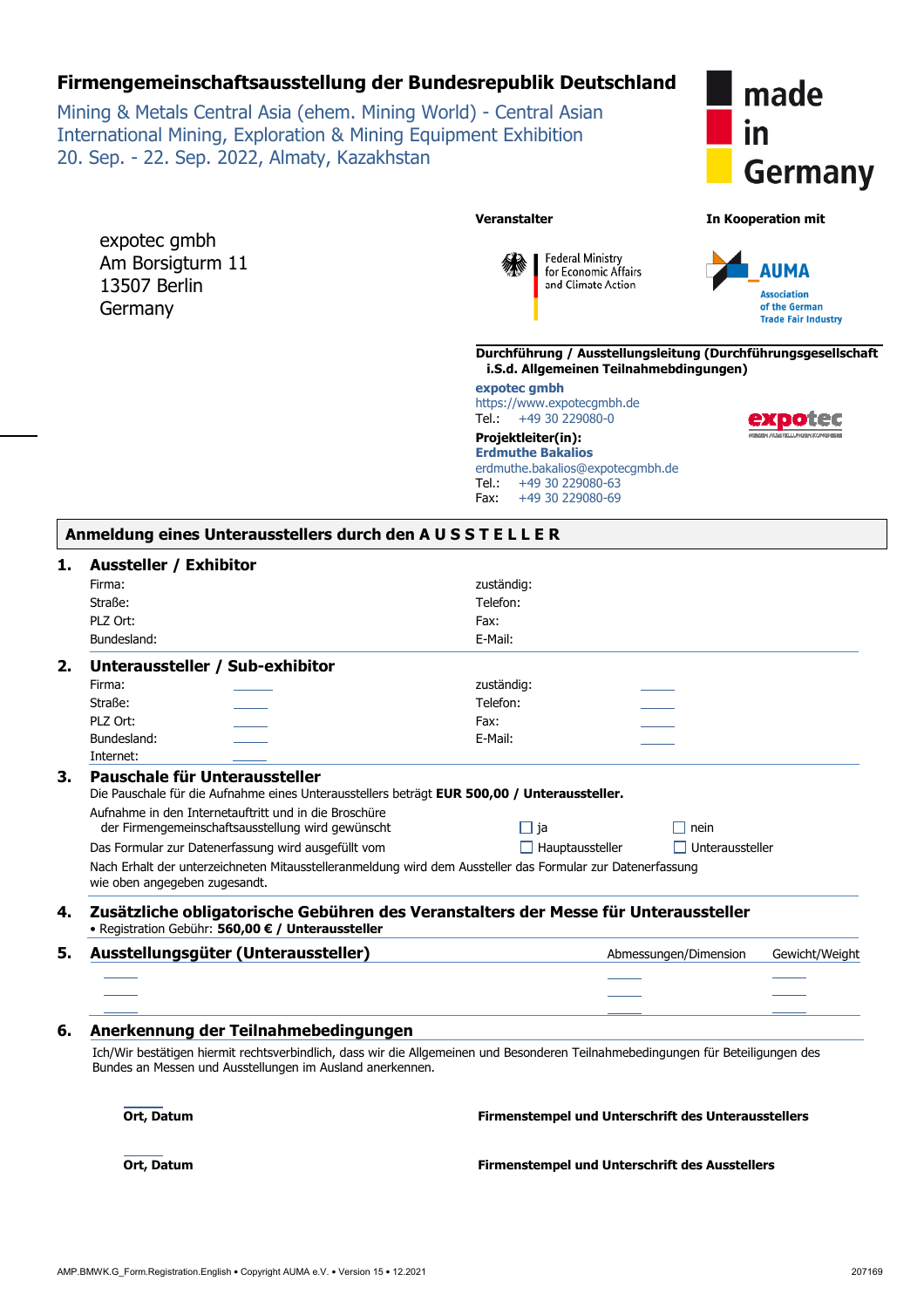Mining & Metals Central Asia (ehem. Mining World) - Central Asian International Mining, Exploration & Mining Equipment Exhibition 20. Sep. - 22. Sep. 2022, Almaty, Kazakhstan

expotec gmbh Am Borsigturm 11 13507 Berlin Germany



**Organiser/ In cooperation with** 



**Realisation and exhibition management implementation company within the meaning of the General Conditions of Participation)** 

**expotec gmbh**  https://www.expotecgmbh.de Phone: +49 30 229080-0

**Project manager: Erdmuthe Bakalios** erdmuthe.bakalios@expotecgmbh.de Phone: +49 30 229080-63 Fax: +49 30 229080-69

**Federal Ministry** for Economic Affairs

and Climate Action

| Application of a sub-exhibitor by the EXHIBITOR |  |
|-------------------------------------------------|--|
|-------------------------------------------------|--|

#### **1. Aussteller / Exhibitor**

| <b>AUSSICHCL / EXHIBITOL</b>          |                                                                                                                                                                                                       |                    |                           |                |
|---------------------------------------|-------------------------------------------------------------------------------------------------------------------------------------------------------------------------------------------------------|--------------------|---------------------------|----------------|
| Company:                              |                                                                                                                                                                                                       | Person in charge:  |                           |                |
| Address:                              |                                                                                                                                                                                                       | Phone:             |                           |                |
| ZipCode Town:                         |                                                                                                                                                                                                       | Fax:               |                           |                |
| Bundesland/Country:                   |                                                                                                                                                                                                       | E-Mail:            |                           |                |
| 2.                                    | Unteraussteller / Sub-exhibitor                                                                                                                                                                       |                    |                           |                |
| Company:                              |                                                                                                                                                                                                       | Person in charge:  |                           |                |
| Address:                              |                                                                                                                                                                                                       | Phone:             |                           |                |
| ZipCode Town:                         |                                                                                                                                                                                                       | Fax:               |                           |                |
| Bundesland/Country:                   |                                                                                                                                                                                                       | E-Mail:            |                           |                |
| Internet:                             |                                                                                                                                                                                                       |                    |                           |                |
| 3.<br>Fee for sub-exhibitors          | For registration of a sub-exhibitor a registration fee of <b>EUR 500,00 / sub-exhibitor</b> will be due.<br>Admission to the internet presence and brochure<br>to the German joint stand is requested | $\Box$ yes         | $\Box$ no                 |                |
|                                       | The data collection form will be filled in by                                                                                                                                                         | the main-exhibitor | $\Box$ the sub-exihibitor |                |
|                                       | As soon as we have received the application for co-exhibitors we will send you the data collection form as stated above.                                                                              |                    |                           |                |
| 4.                                    | Additional mandatory fee/s for a sub-exhibitor charged by the organizer of the trade fair<br>• Registration Fee: 560,00 € / sub-exhibitor                                                             |                    |                           |                |
| 5.<br><b>Exhibits (Sub-exhibitor)</b> |                                                                                                                                                                                                       |                    | Abmessungen/Dimension     | Gewicht/Weight |
|                                       |                                                                                                                                                                                                       |                    |                           |                |
|                                       |                                                                                                                                                                                                       |                    |                           |                |
|                                       |                                                                                                                                                                                                       |                    |                           |                |

**6. Confirmation of the Terms of Conditions**

I/We accept the General and Special Conditions of Participation of the Federal Republic of Germany at trade fairs and exhibitions abroad.

 **Place, Date Company stamp and signature of the sub-exhibitor Place**, Date

**Company stamp and signature of the exhibitor**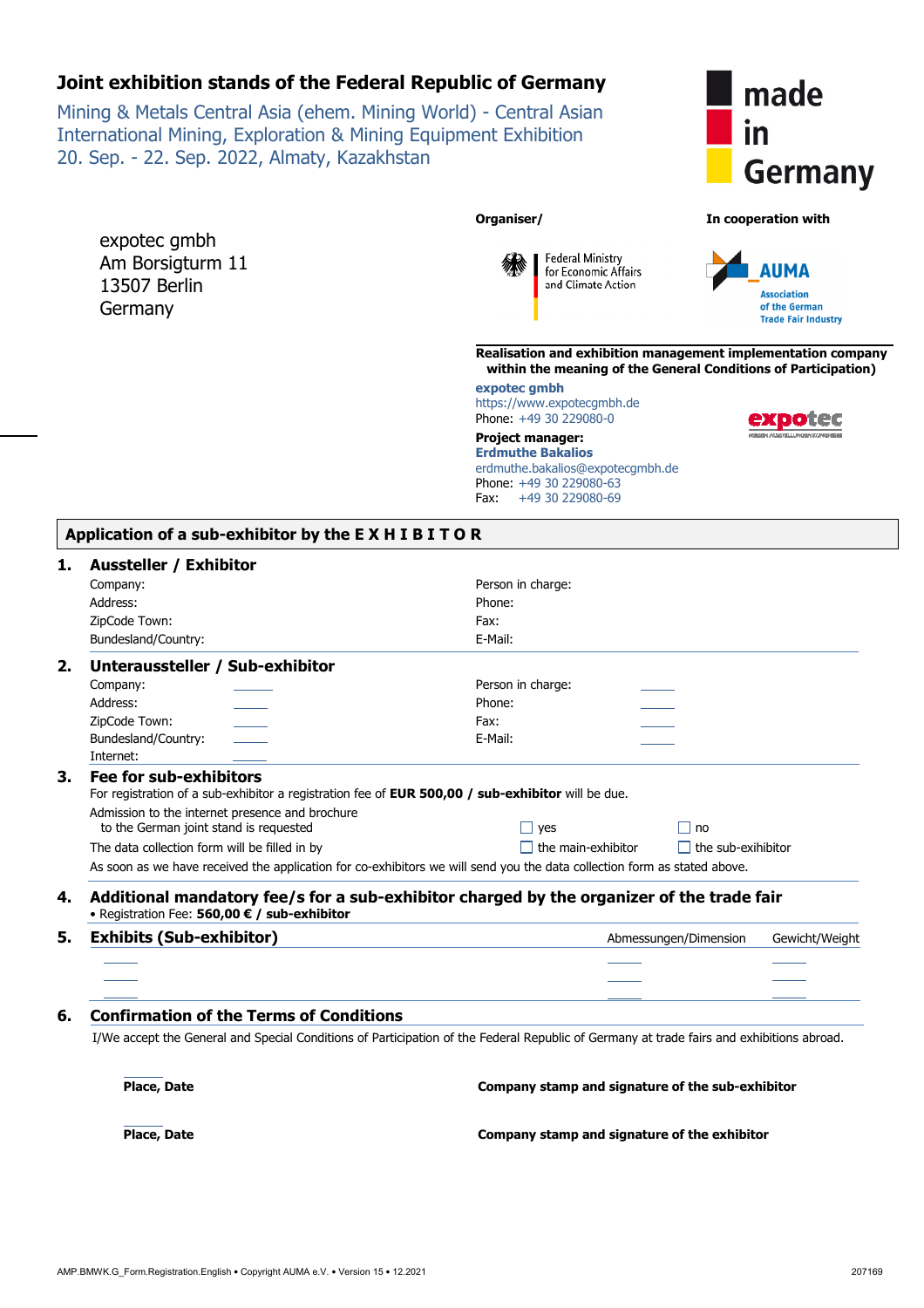Mining & Metals Central Asia (ehem. Mining World) - Central Asian International Mining, Exploration & Mining Equipment Exhibition 20. Sep. - 22. Sep. 2022, Almaty, Kazakhstan



**Organiser In cooperation with**





**Realisation and exhibition management (implementation company within the meaning of the General Conditions of Participation)**



**expotec gmbh** https://www.expotecgmbh.de Phone: +49 30 229080-0

**Project manager: Erdmuthe Bakalios**  erdmuthe.bakalios@expotecgmbh.de Phone: +49 30 229080-63 Fax: +49 30 229080-69

## **Special Conditions of Participation**

as supplement to the General Conditions of Participation of the Federal Republic of Germany at trade fairs and exhibitions abroad

#### **1. Closing date for registrations**

#### **24. June 2022**

 It is pointed out that, on principle, the participation can only be conducted, should the **minimum participation of 6 companies** be reached. Registrations submitted after the closing date for registrations will not be considered.

#### **2. Minimum stand space**

#### **Square meter**

| • Hall space including stand construction<br>ታ m2 |                                         |  |
|---------------------------------------------------|-----------------------------------------|--|
|                                                   |                                         |  |
| 50 m²                                             | • Hall space without stand construction |  |

### **3. Participation fee/s**

 The participation fees quoted are subject, where applicable, to statutory German value-added tax and to statutory foreign taxation

(e.g. VAT, sales tax) levied on services provided to the exhibitor by the implementation company. The participation fees according to No. 3.1.1. only cover a part of the total costs of services according to No. 5.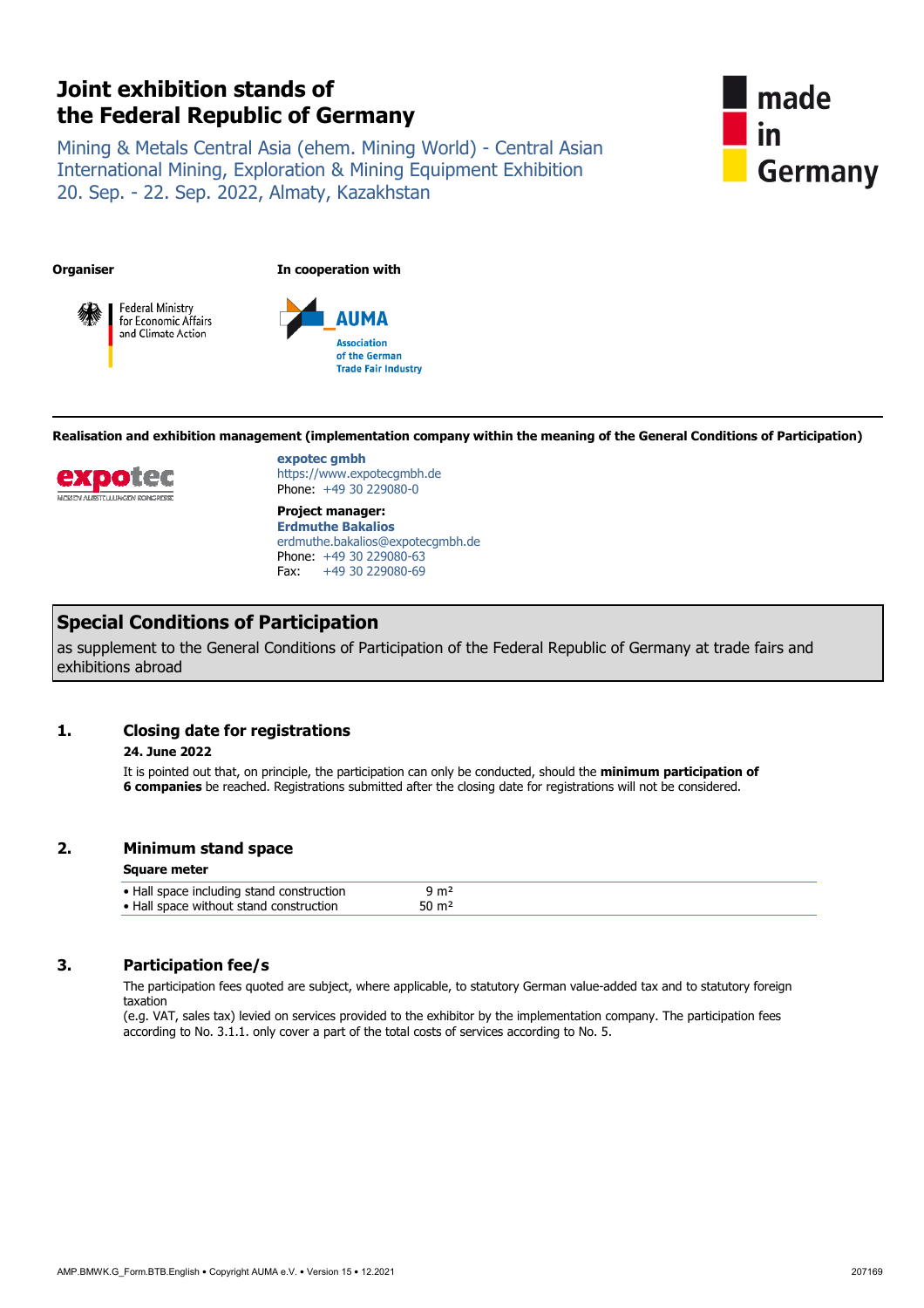Mining & Metals Central Asia (ehem. Mining World) - Central Asian International Mining, Exploration & Mining Equipment Exhibition

20. Sep. - 22. Sep. 2022, Almaty, Kazakhstan

#### **3.1. Square meter**

- **3.1.1.** Participation fee/s for companies taking part in this official participation of the Federal Ministry for Economic Affairs and Climate Action in **2022** up to and including the **4th time:**
	- **EURO 260/m²** in the hall including stand construction up to 100 m²
	- **EURO 210/m²** in the hall without stand construction up to 100 m²
- **3.1.2.** Participation fee/s for companies taking part in this official participation of the Federal Ministry for Economic Affairs and Climate Action in **2022** for the **5th time or more:**

#### • not applicable

- **3.1.3.** Participation fee/s for stand space exceeding 100 m<sup>2</sup> in the hall as well as for exhibitors, that cannot sign the attached declaration regarding double-funding respectively participation of the public sector (public authorities or public companies):
	- **EURO 830/m²** in the hall including stand construction
	- **EURO 420/m²** in the hall without stand construction

#### **3.1.4. Sub-Exhibitor**

A fixed amount of **500,00 Euro** is charged for each sub-exhibitor at the joint exhibition **Additional mandatory fee/s for a sub-exhibitor charged by the organizer of the trade fair**  • Registration Fee: 560,00 € / sub-exhibitor

#### **4. Mandatory Fee/s**

The organizer of the trade fair charges mandatory fee/s as follows:

• Registration fee: **560 € / exhibition company**

Fees are subject, where applicable, to statutory German value-added tax and to statutory foreign taxation, (e.g. VAT, sales tax etc.), payable to the implementation company by the exhibitor.

#### **5. Services**

The payment of the participation fee/s according to No. 3 includes the following services:

#### **5.1. Company-specific services**

 All materials and facilities shall be at the disposal of the exhibitor, on a rental basis, only for the duration of the event, and may in no way be damaged or modified. Damaged or modified components and devices shall be repaired or replaced at the expense of the exhibitor.

#### **5.1.1. Square meter**

#### **5.1.1.1. Hall space including stand construction**

- Provision of stand space in the hall with the stand design bearing "made in Germany". Exhibitors are not allowed to obscure elements of the stand design for the complete duration of the exhibition. Ceiling suspensions are not permitted.
- Uniform stand lettering
- Back and dividing walls
- Furnishings: **1 table, 4 chairs, 1 sideboard (lockable), 1 counter unit (lockable), 1 coat rack, 1 waste paper basket**
- Uniform floor covering on the stand
- General stand lighting
- Electricity: Supply voltage:
	- one socket (max. capacity 2 kW; without distribution/switching panel)

NB: Costs for additional electricity supply to the stand (for both light and power current) from the nearest distribution point will be charged to the exhibitor, and will be invoiced on the basis of the kW registered by the exhibitor. Additional light and power current usage have to be paid by the exhibitor.